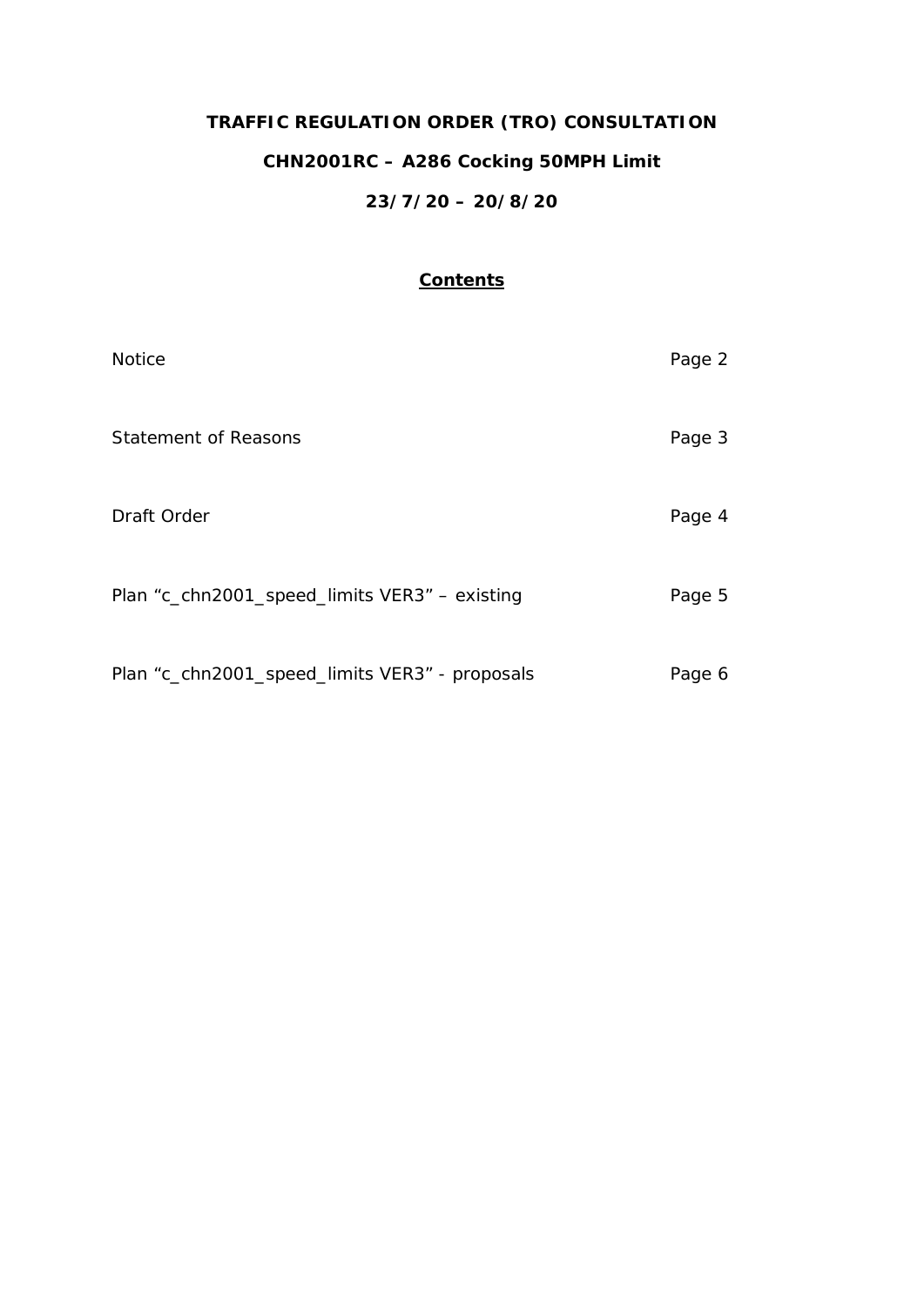#### **WEST SUSSEX COUNTY COUNCIL (COCKING & WEST LAVINGTON: A286) (50MPH SPEED LIMIT) ORDER 2020**

**NOTICE** is hereby given that West Sussex County Council proposes to introduce a permanent Order under the provisions of the Road Traffic Regulation Act 1984, the effect of which will be to introduce a 50mph speed limit on a length of the A286 north of Cocking village to the existing 50mph speed limit on Cocking Causeway.

Full details of the proposals in this Notice can be viewed on our website [www.westsussex.gov.uk/tro.](http://www.westsussex.gov.uk/tro) The website includes a response form for comments or objections.

Due to current social distancing requirements, paper copies of documents will not be available to view in council offices or libraries. People without access to a computer who wish to view details of the scheme should telephone the West Sussex County Council Contact Centre on 01243 642105 to receive the documents by post.

Any objections or comments about the proposal must be received by 20 August 2020. These may be sent via the response form on the website, in writing to: TRO Team, West Sussex County Council, The Grange, Tower Street, Chichester, PO19 1RH; or by e-mail to: [tro.team@westsussex.gov.uk.](mailto:tro.team@westsussex.gov.uk) Library staff will NOT be in a position to answer questions on the proposal and all correspondence should be addressed to the undersigned, quoting reference no. TRO/CHN2001/RC. Only correspondence including a full name and address will be considered.

Dated this 23<sup>rd</sup> July 2020

 Director of Law & Assurance County Hall **Chichester**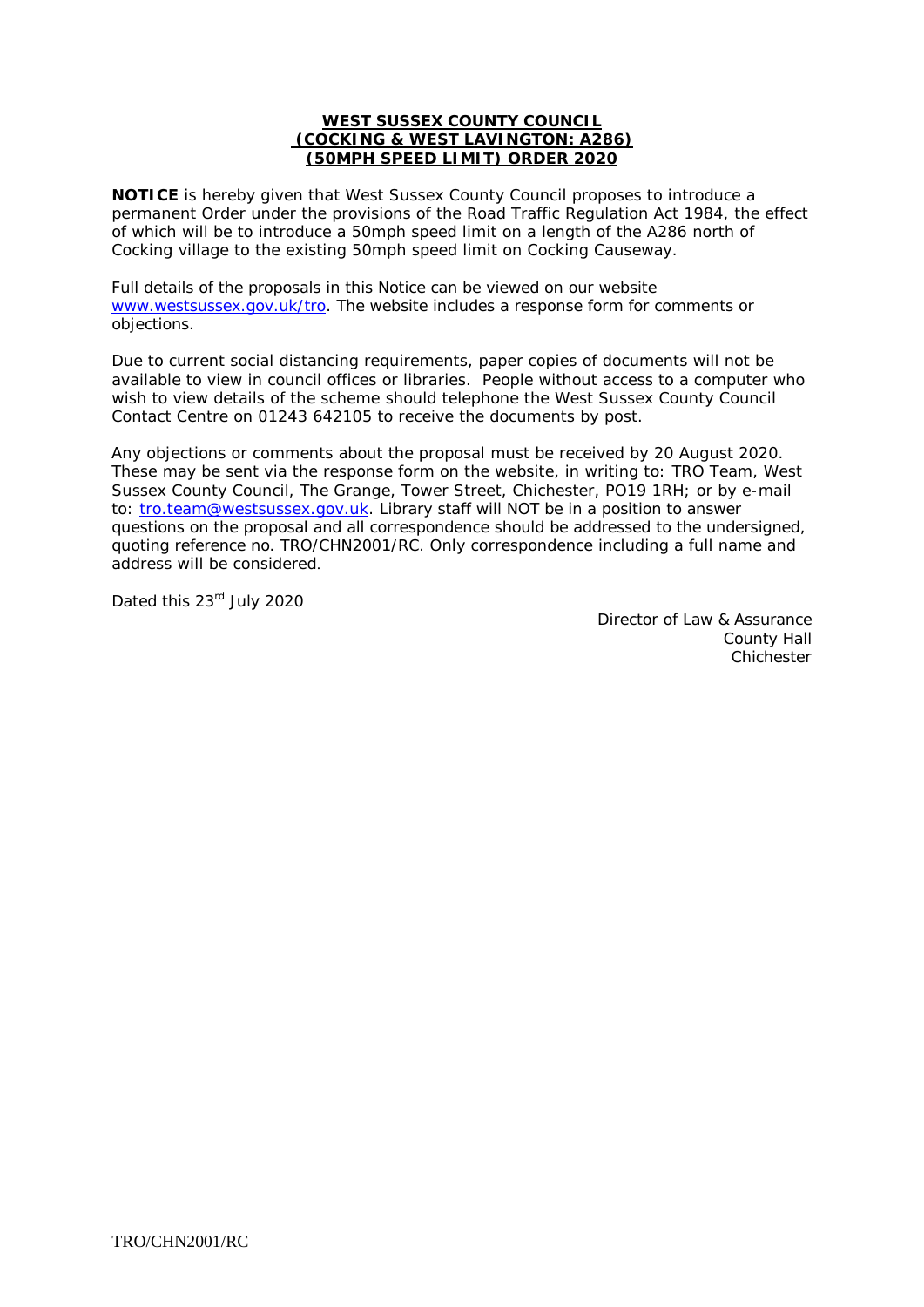#### **WEST SUSSEX COUNTY COUNCIL (COCKING & WEST LAVINGTON: A286) (50MPH SPEED LIMIT) ORDER 2020**

#### **Statement Of Reasons For Proposing To Make The Order**

The County Council in exercise of their powers under the Road Traffic Regulation Act 1984, propose to make a permanent Order the effect of which will be to introduce a 50mph speed limit on a length of the A286 north of Cocking village to the existing 50mph speed limit on Cocking Causeway.

The A286 north of Cocking village is a classified road within the Parishes of Cocking and West Lavington and is currently derestricted from the extent of the 30mph speed limit through the village of Cocking northwards to the existing 50mph speed limit at the Cocking Causeway.

Concerns have been raised locally about road safety and the general speed of traffic. At its meeting on 12 November 2019, the North Chichester County Local Committee selected a proposal to introduce a lower speed limit over part of the length of the A286 north of Cocking Village.

Speed data has been obtained and reviewed and it is proposed to reduce the speed limit to 50mph on the A286 from north of Cocking village to the Cocking Causeway, a length of approximately 1.72km. The proposed lower speed limit is compliant with the County Council's speed limit policy and adequately reflects the character of the road.

The primary aim of the initiative is to enhance road safety and casualty prevention, and it is intended that this approach will not compromise the effectiveness of existing speed limits around the county.

This Order is proposed so as to reduce danger to persons or other traffic using the road or to minimise the likelihood of any such danger arising, and for facilitating the safe passage of any class of traffic (including pedestrians) and for improving the amenity of the area through which the road runs.

Drawing CHN2001 A286 Midhurst to Cocking Proposed Speed Limits (03.03. 20) shows the length of road, which is the subject of the proposed order.

Director of Law & Assurance County Hall Chichester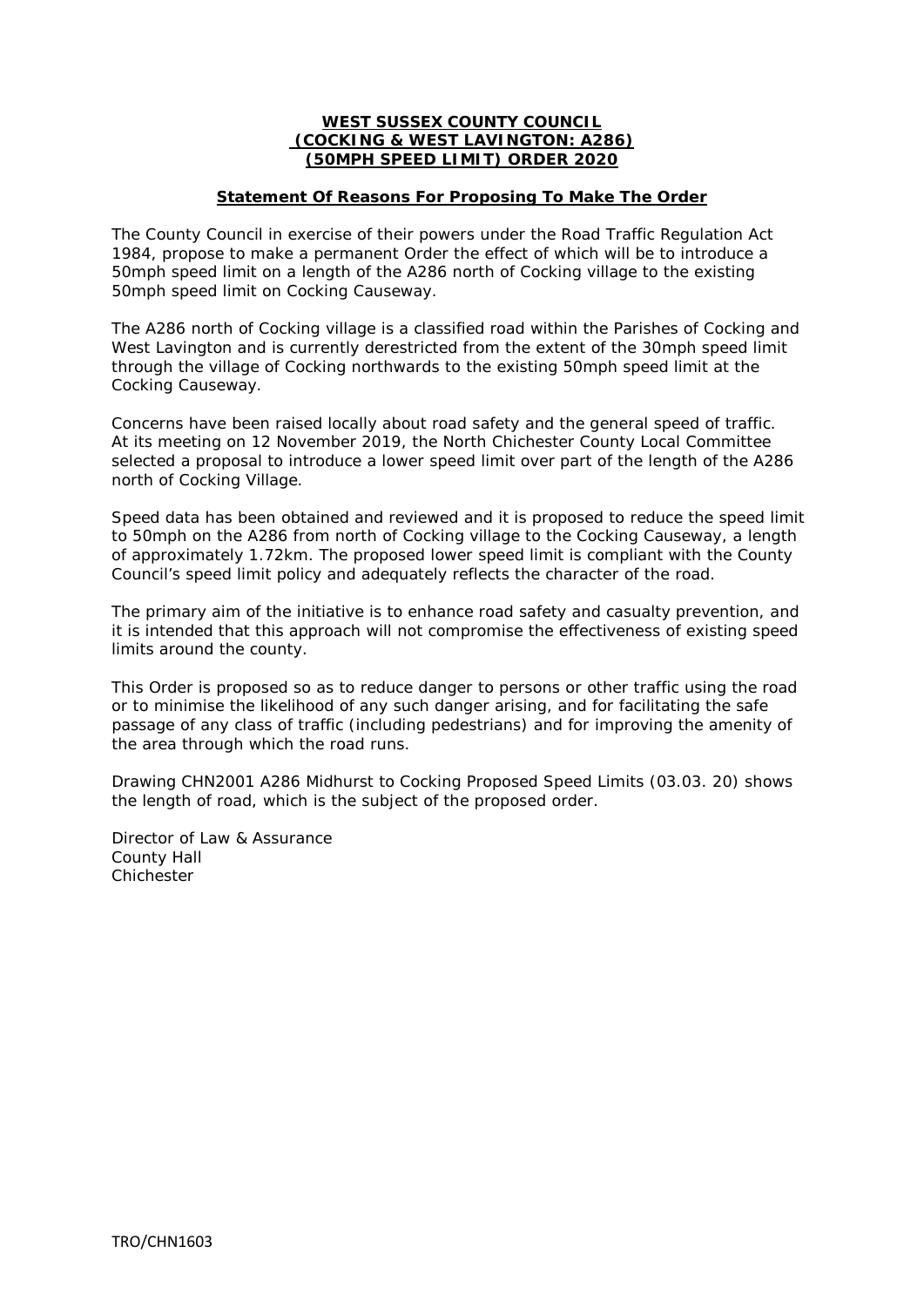#### **WEST SUSSEX COUNTY COUNCIL (COCKING & WEST LAVINGTON: A286) (50MPH SPEED LIMIT) ORDER 2020**

West Sussex County Council in exercise of their powers under Sections 82 and 84 (1) (a) of the Road Traffic Regulation Act 1984 ("the Act"), and Part IV of Schedule 9 of the Act and of all other enabling powers, and after consultation with the chief officer of police in accordance with Part III and Part IV of Schedule 9 to the Act hereby make the following Order:-

- 1. This Order shall come into operation on the X day of X 2020 and may be cited as "West Sussex County Council (Cocking & West Lavington: A286) (50mph Speed Limit) Order 2020"
- 2. No person shall cause or permit any vehicle to proceed at a speed exceeding 50 miles per hour in the lengths of roads specified in the First Schedule to this Order
- 3. Nothing in Paragraph 2 shall apply to a vehicle being used by naval, military or air force purposes while being driven by a person for the timebeing subject to the orders of a member of the armed forces of the Crown on an occasion when –
	- (a) the person driving the vehicle is a member of the special forces as defined by the Road Traffic Exemptions (Special Forces) (Variation and Amendment) Regulations 2011; and
	- (b) the vehicle is being driven-
		- (i) in response, or for practice in responding, to a national security emergency by a person who has been trained in driving vehicles at high speeds; or
		- (ii) for the purpose of training a person in driving vehicles at high speeds.

### **FIRST SCHEDULE 50mph speed limit)**

#### Length of road in Cocking & West Lavington

A286 from a point 69 metres north of Pitsham Lane southwards for a distance of 1.72 kilometres.

| The COMMON SEAL of WEST SUSSEX |        |
|--------------------------------|--------|
| COUNTY COUNCIL was             |        |
| affixed hereto the             |        |
| day of                         |        |
| in the presence of:            | (L.S.) |
|                                |        |
|                                |        |
| Authorised Signatory           |        |

TRO/CHN2001/RC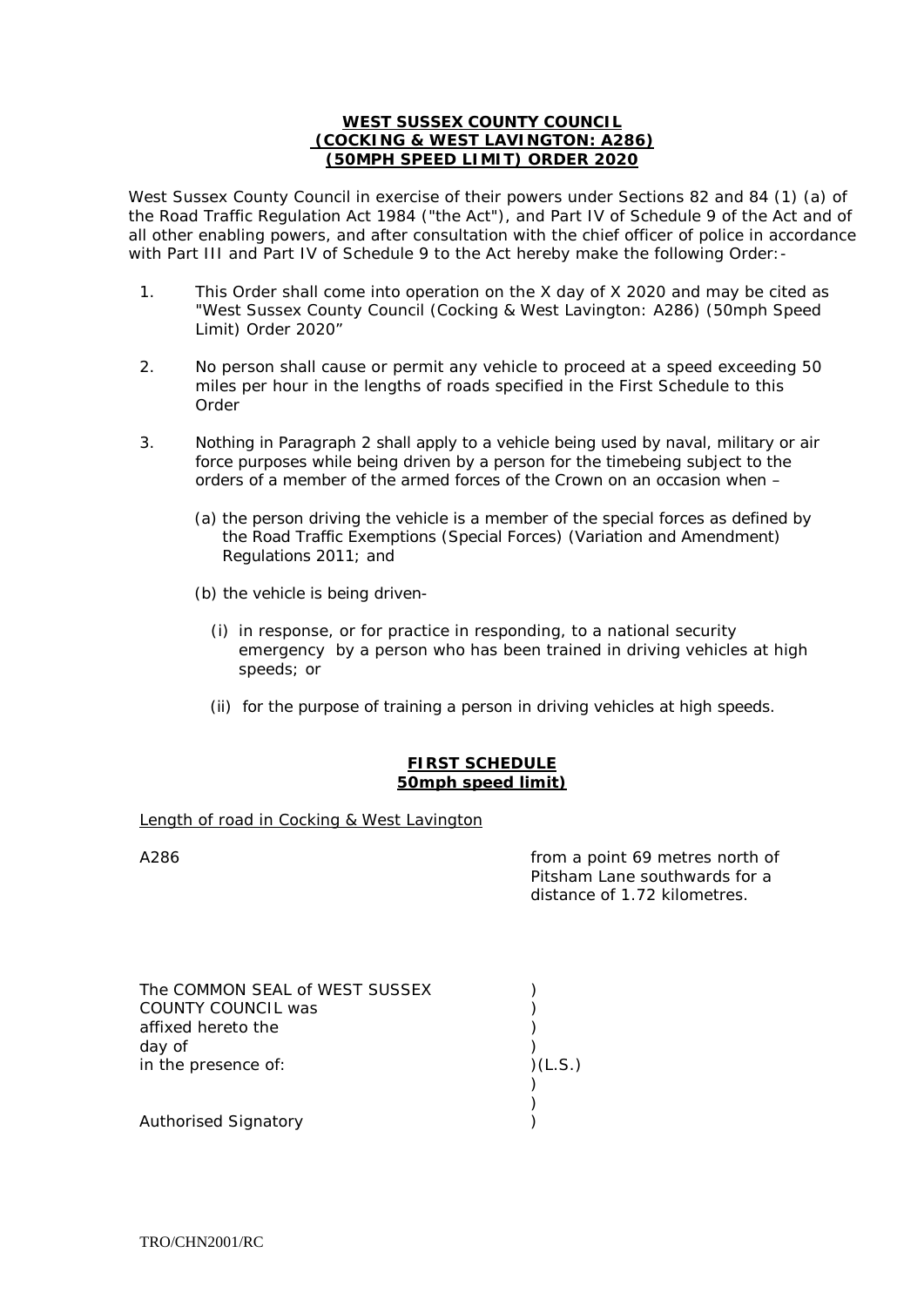